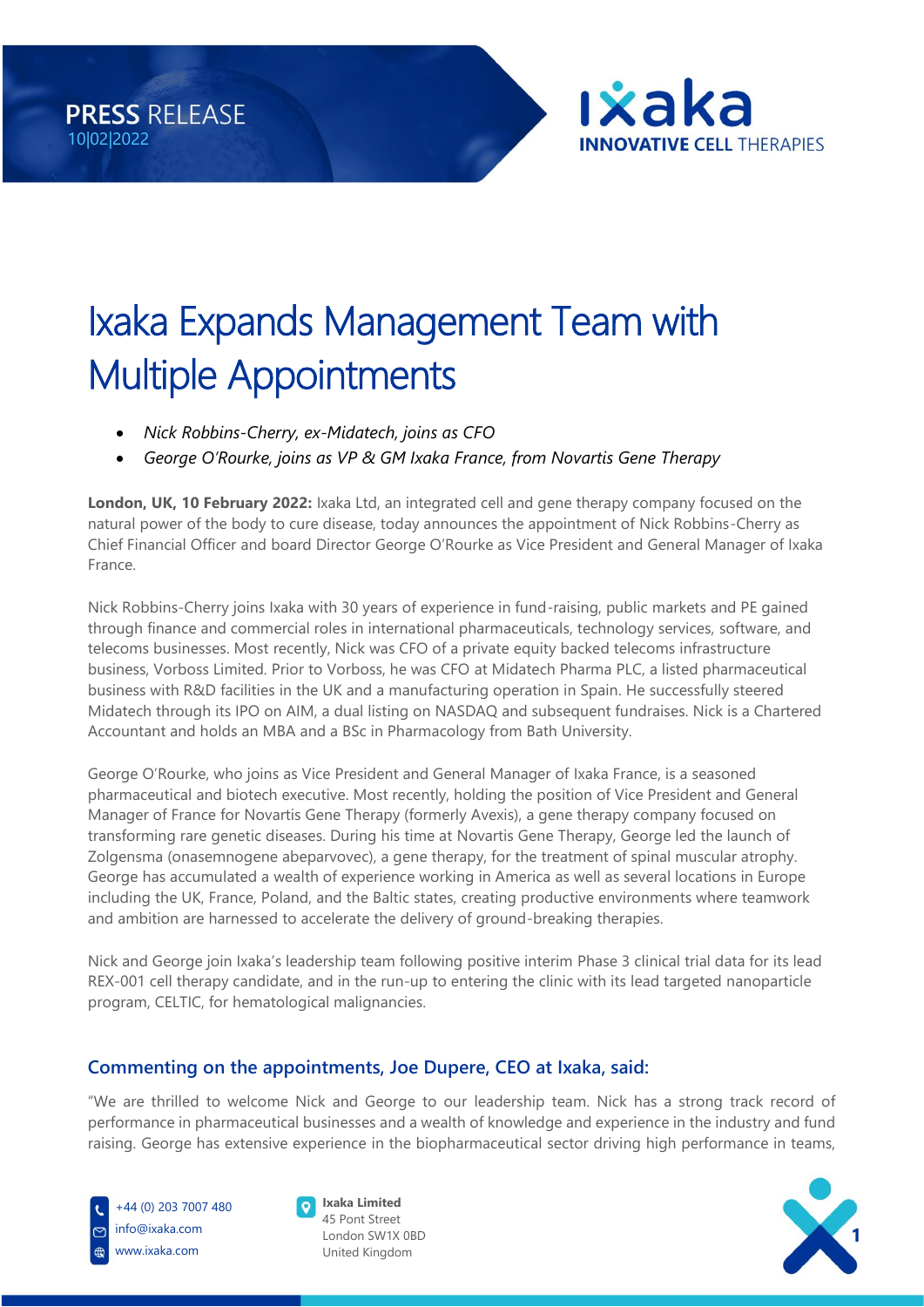

most recently in the gene therapy sector. Adding their expertise to that of the existing management team will be invaluable as we continue to expand the company and work towards upcoming milestones for our multicell therapies and in vivo gene delivery platform."

#### **Nick Robbins-Cherry, newly appointed CFO at Ixaka, commented:**

"Ixaka has an innovative approach to cell and gene therapies, high-potential new therapy candidates and a technology platform that can be applied to a broad range of poorly treated disease. I look forward to working with Joe and the rest of the team and supporting them through the business's development."

#### **George O'Rourke, newly appointed VP and GM of Ixaka France, added:**

"Ixaka's targeted nanoparticle approach to in vivo gene delivery has the potential to usher in a new generation of therapies with significantly reduced manufacturing costs and improved efficacy. With this technology poised to enter the clinic in 2022, it's clear to see Ixaka has a bright future, in which I'm delighted to be involved."



Nick Robbins-Cherry, George O'Rourke

**– ENDS –**

### **About Ixaka**

Ixaka is a cell and gene therapy company focused on using the natural powers of the body to cure disease.

Ixaka's proprietary technologies enhance the naturally therapeutic power of cells by increasing the presence of curative cells at the site of disease, or by directly modifying cells within the body to improve disease targeting and boost their restorative effect.

Ixaka's technologies – concentrated multi-cell therapies and nanoparticle therapeutics – demonstrate potential for the treatment of a broad range of serious diseases across oncology, cardiovascular, neurological and ocular diseases, and genetic disorders.